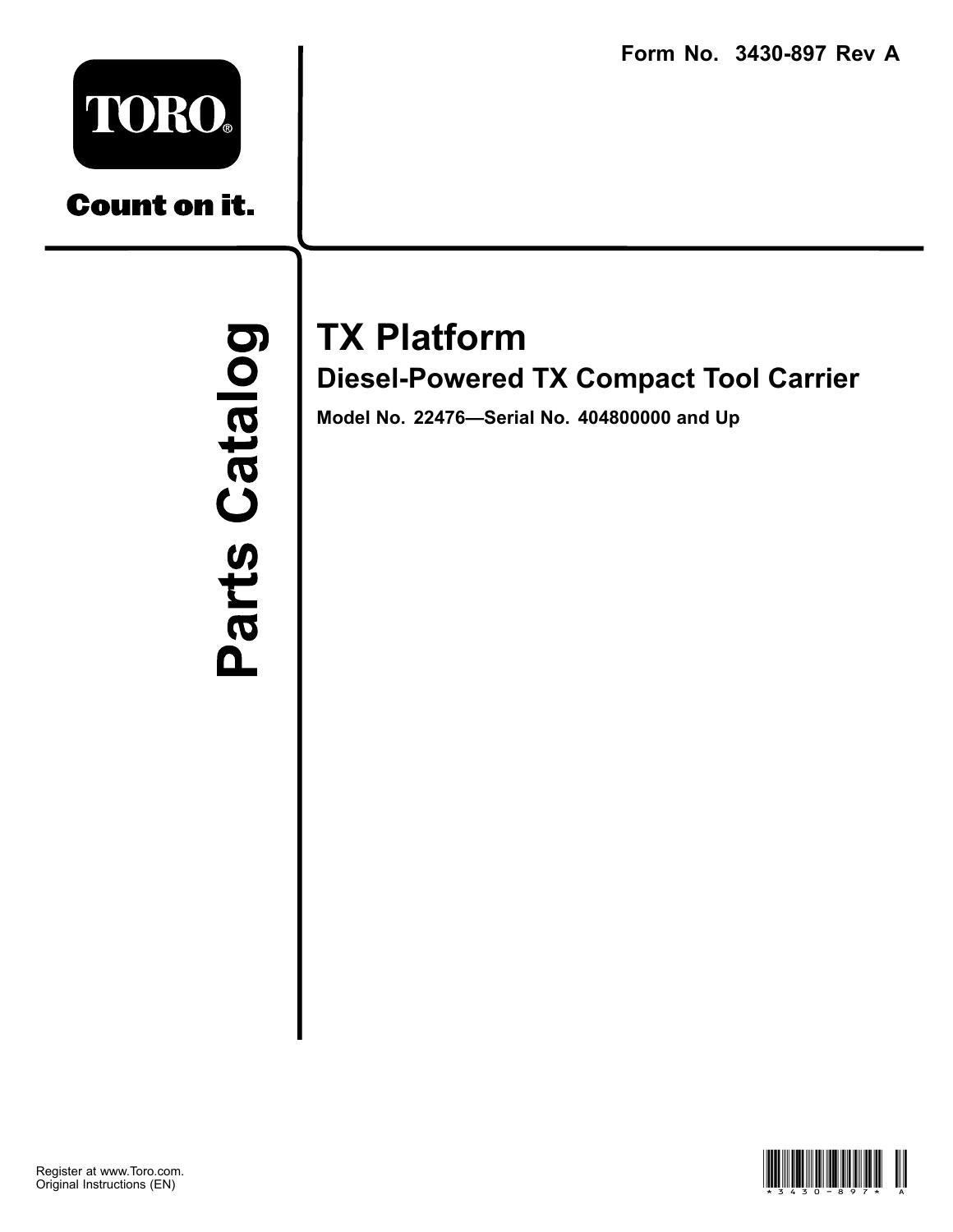

## **Platform Assembly**

| Ref. | <b>Part Number</b> |   | Qty. Description                | Ref. | <b>Part Number</b> |                       | <b>Qty. Description</b>     |
|------|--------------------|---|---------------------------------|------|--------------------|-----------------------|-----------------------------|
| 1    | 117-3403           |   | <b>Sulky Mounting Plate ASM</b> | 20   | 112-2696-03        | 1                     | Plate-Push                  |
| 1:2  | 94-3353            |   | Decal-Point, Pinch              | 21   | 112-2698           |                       | Pad-Rubber                  |
| 2    | 115-4582           |   | Linkage ASM                     | 22   | 325-5              | 4                     | Screw-HH                    |
| 3    | 112-2746           |   | Platform ASM                    | 23   | 3234-14            | 2                     | Screw-HHF                   |
| 3:2  | 94-3353            |   | Decal-Point, Pinch              | 24   | 65-9330            | $\overline{2}$        | Spacer                      |
| 4    | 110-0129-03        |   | Slide                           | 25   | 3234-5             | $\overline{2}$        | Screw-HHF                   |
| 6    | 110-0219-03        |   | Mount-Diesel, LH                | 26   | 3256-26            | 4                     | Washer-Flat                 |
| 7    | 110-0220-03        |   | Mount-Diesel, RH                | 27   | 3296-29            | 5                     | Nut-Lock, NI                |
| 8    | 110-0106           |   | Pin-Upper                       | 28   | 322-13             |                       | Screw-HH                    |
| 9    | 110-0190           |   | Pin-Lower                       | 31   | 98-3206            |                       | Decal                       |
| 10   | 110-0192           |   | Rod-Clamp                       | 32   | 58-6520            | $\overline{2}$        | Decal-Grease                |
| 11   | 99-6166-03         |   | Counterweight-Front             | 33   | 138-4344           |                       | Decal-Warning/Instructional |
| 12   | 114-1262           |   | Latch-Platform                  | 34   | 322-47             | 2                     | Screw-HH                    |
| 13   | $302 - 5$          | 2 | <b>Fitting-Grease</b>           | 35   | 114-1252           | 2                     | Plate-Bumper                |
| 14   | 32128-49           | 8 | Nut-HHF                         | 36   | 3234-17            | 2                     | Screw-HHF                   |
| 15   | 322-11             | 2 | Screw-HH                        | 37   | 32128-20           | $\overline{2}$        | Nut-HF                      |
| 16   | 3233-2             | 4 | Screw-CARR                      | 38   | 283-82             |                       | Pin-Clevis                  |
| 17   | 100-6116           | 4 | Screw-HHF                       | 39   | 93-9847            | $\mathbf{2}^{\prime}$ | Spacer                      |
| 18   | 75-3970            |   | Spring-Torsion, RH              | 40   | 3272-11            | 1                     | Pin-Cotter                  |
| 19   | 112-2620           |   | Bar-Reference                   | 43   | 133-8061           |                       | Decal-Warning               |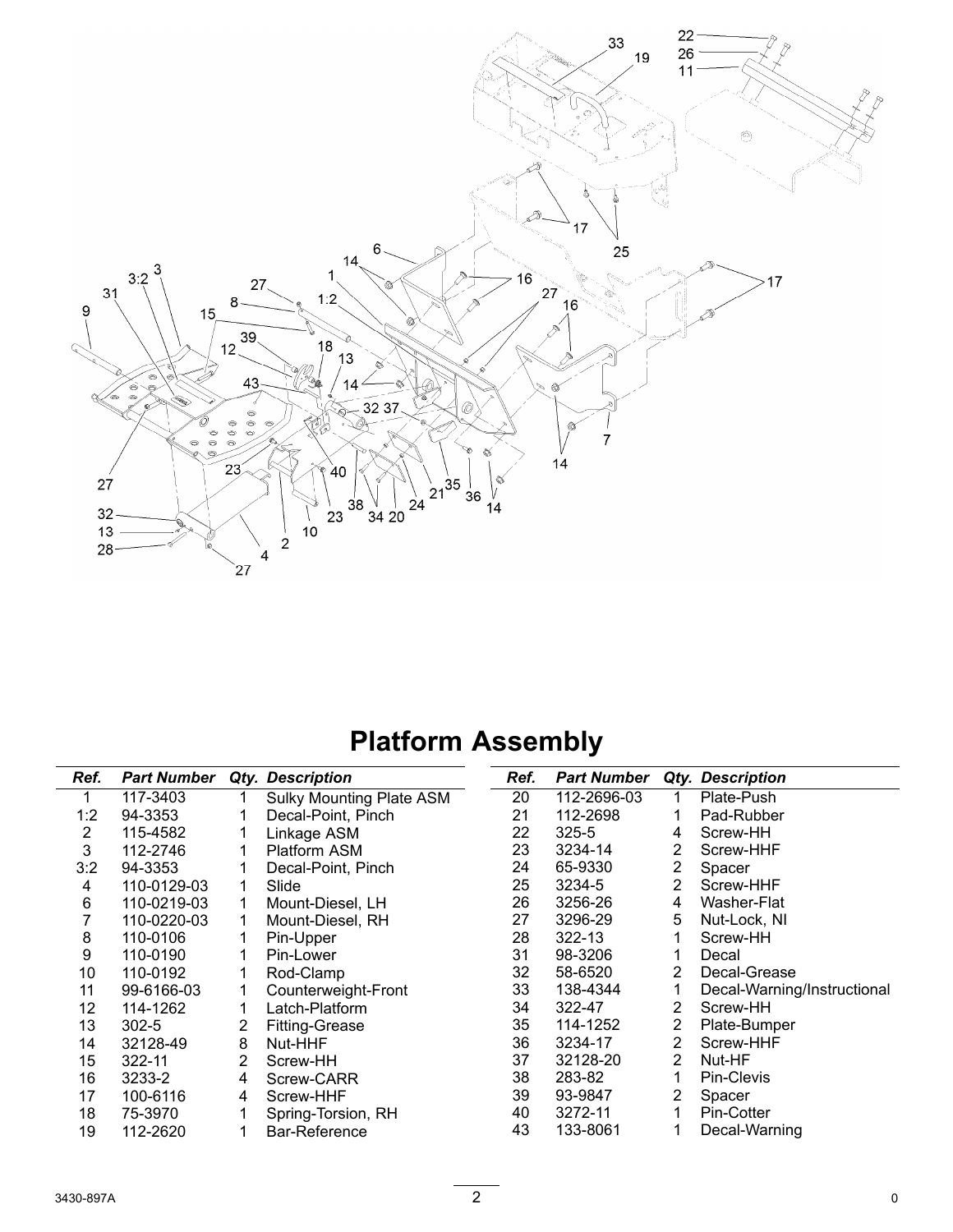

## **Linkage Assembly No. 115-4582**

| Ref. | <b>Part Number</b> | <b>Qty. Description</b> |
|------|--------------------|-------------------------|
|      | 115-4581-03        | Linkage                 |
| 2    | 93-9847            | Spacer                  |
| 3    | 283-82             | Pin-Clevis              |
| 4    | 3272-16            | Pin-Cotter              |
| 6    | 58-6520            | Decal-Grease            |
| 7    | $302 - 5$          | <b>Fitting-Grease</b>   |
| 8    | 114-1262           | Latch-Platform          |
| 9    | 75-3970            | Spring-Torsion, RH      |